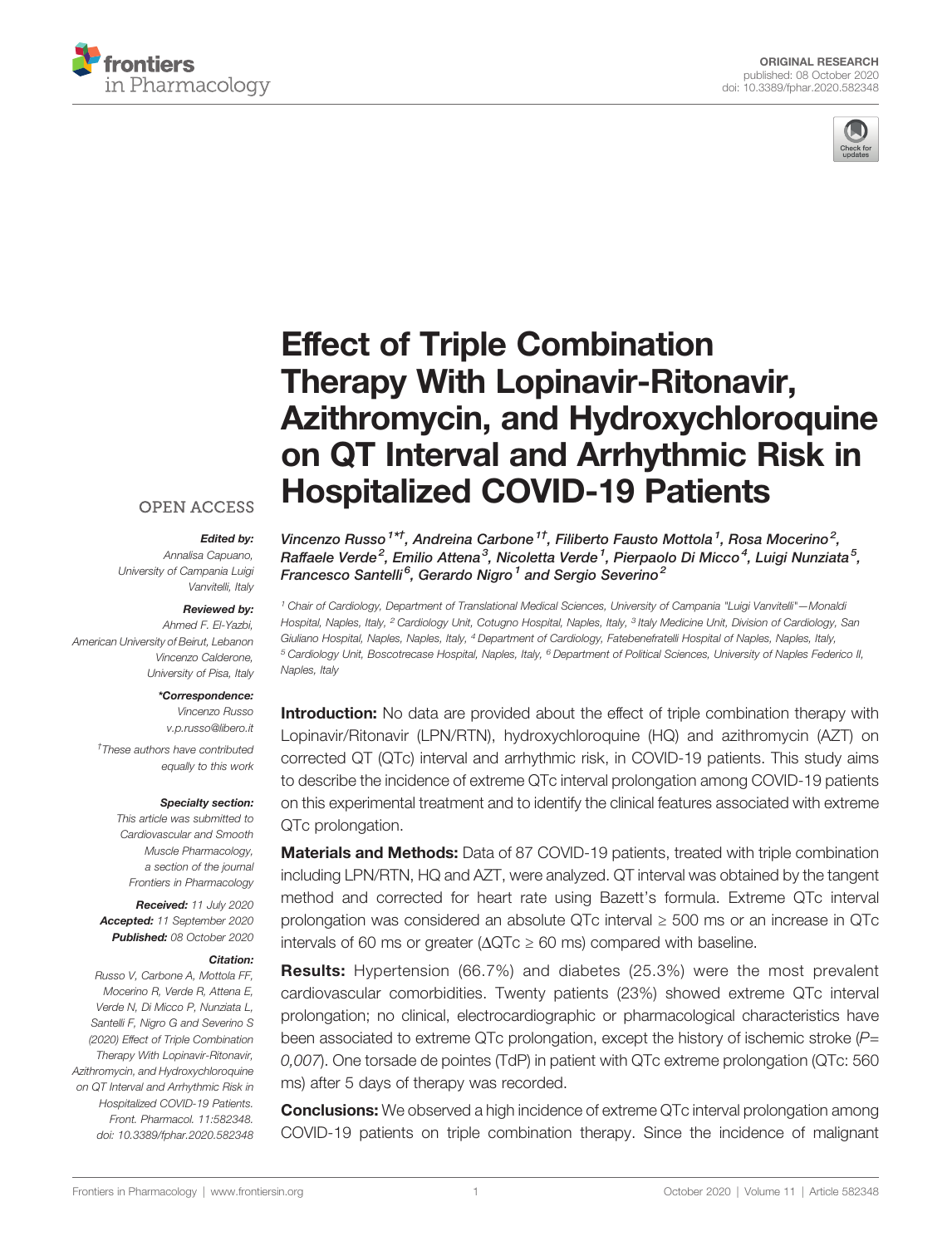arrhythmias seems to be not negligible, a careful electrocardiographic monitoring would be advisable.

Keywords: coronavirus disease 2019, arrhythmias, QTc prolongation, SARS-CoV2, lopinavir/ritonavir, torsades des pointes

## **HIGHLIGHTS**

- 1. COVID -19 treatment was associated to electrocardiographic alterations.
- 2. High incidence of extreme QTc interval prolongation among COVID-19 patients was associated to triple combination therapy with lopinavir-ritonavir, azithromycin and hydroxychloroquine.
- 3. Since the incidence of life-tethering arrhythmias seems to be not negligible, a careful electrocardiographic monitoring would be advisable in COVID-19 patients.

## INTRODUCTION

Coronavirus disease 2019 (COVID-19) outbreak is a whole earth health emergency related to a highly pathogenic human coronavirus responsible of severe acute respiratory syndrome (SARS-CoV-2). The pharmacological treatments currently administered in patients with COVID‐19 include antiviral agents, as Lopinavir/Ritonavir (LPN/RTN), and drugs with immune-modulatory and/or antiinflammatory properties, as hydroxychloroquine (HQ) and azithromycin (AZT), which are currently off-label used in Chinese and Italian centers [\(Dong et al., 2020;](#page-5-0) [Russo et al., 2020a](#page-5-0)). LPN/RTN causes the dose-dependent block of both human ether-a-go-gorelated gene (HERG) potassium channels and delayed rectifier potassium current (IKr) channels predisposing to QT prolongation and torsade de pointes (TdP) ([Anson et al., 2005](#page-4-0); [Russo et al., 2020b](#page-5-0)). Increased corrected QTc interval (QTc) has been reported in hospitalized COVID-19 patients treated with HQ/ AZT [\(Bun et al., 2020](#page-4-0); [Chorin et al., 2020](#page-4-0); [Cipriani et al., 2020;](#page-5-0) [Hor](#page-5-0) [et al., 2020;](#page-5-0) [Mercuro et al., 2020;](#page-5-0) [Ramireddy et al., 2020\)](#page-5-0) alone or in combination, due the inhibitory effects on IKr channels. The concomitant use of three or more QT prolonging drugs twice increases the risk of QT prolongation in hospitalized patients on cardiology ward [\(Khan et al., 2017](#page-5-0)); however, no data on the effect of triple combination therapy with LPN/RTN, HQ and AZT on corrected QT (QTc) interval and arrhythmic risk have been still provided. The aim of our study was to describe the incidence of extreme QTc interval prolongation among COVID-19 patients on this experimental treatment; and to identify the clinical features associated with extreme QTc prolongation.

## MATERIALS AND METHODS

This is an observational, retrospective, multicenter study including consecutive laboratory-confirmed COVID-19 patients admitted at 3 hospitals in Italy between March 1 and April 1, 2020, who were treated with triple combination including LPN/RTN (250/50 mg twice daily), HQ (200 mg twice daily) and AZT (500 mg once daily) and who underwent electrocardiographic evaluation before and during the pharmacological therapy, according to the hospital's clinical practice. The laboratory confirmation was achieved by real time quantitative reverse-transcription polymerase chain reaction (RT-PCR) assay on nose/throat swab or sputum sample positive for SARS-CoV-2. The electrocardiographic examinations performed before and during the pharmacological therapy according to the hospital's clinical practice have been collected. Electrocardiographic measurements were manually performed by expert physicians; QT interval was obtained by the tangent method and corrected for heart rate using Bazett's formula (QTc=QT/√RR) [\(Postema et al., 2008](#page-5-0)). The incidence of extreme QTc interval prolongation and arrhythmias during the pharmacological treatment has been reported. Extreme QTc interval prolongation was considered an absolute QTc interval  $\geq$  500 ms or an increase in QTc intervals of 60 ms or greater ( $\triangle$ QTc  $\geq 60$  ms) compared with baseline [\(Drew et al., 2010\)](#page-5-0). The institutional ethics committee approved the study.

#### Statistical Analysis

Distribution of continuous data was tested with the Kolmogorov–Smirnov and the Shapiro-Wilk test. Normally distributed variables were expressed as mean ± standard deviation (SD), whereas non-normal distributed ones as median and interquartile range (IQR). Categorical variables were reported as numbers and percentages. The unadjusted (univariable) and adjusted (multivariable) risk ratios (RR) both for incident extreme QTc prolongation were calculated using logistic regression models and presented as RR with their 95% confidence intervals (CI). All independent variables showing a p value <0.1 for the association with the response variable at univariable analysis were tested in the multivariable model. For all tests, a p value <0.05 was considered statistically significant. Analyses were performed by using R version 3.5.1 (R Foundation for Statistical Computing, Vienna, Austria).

## RESULTS

Eighty-seven hospitalized COVID-19 patients (median age 65± 14, 61 % male) treated with triple combination including LPN/ RTN, HQ, and AZT were included in the present analysis. Hypertension (66.7%) and diabetes (25.3%) were the most prevalent cardiovascular comorbidities. 16 patients (18.4%) were mechanically ventilated. The baseline characteristics of study population are shown in [Table 1](#page-2-0).

The QTc interval prolonged from baseline median value (IQR) of 422 (280–40) ms (ms) to a maximum median (IQR)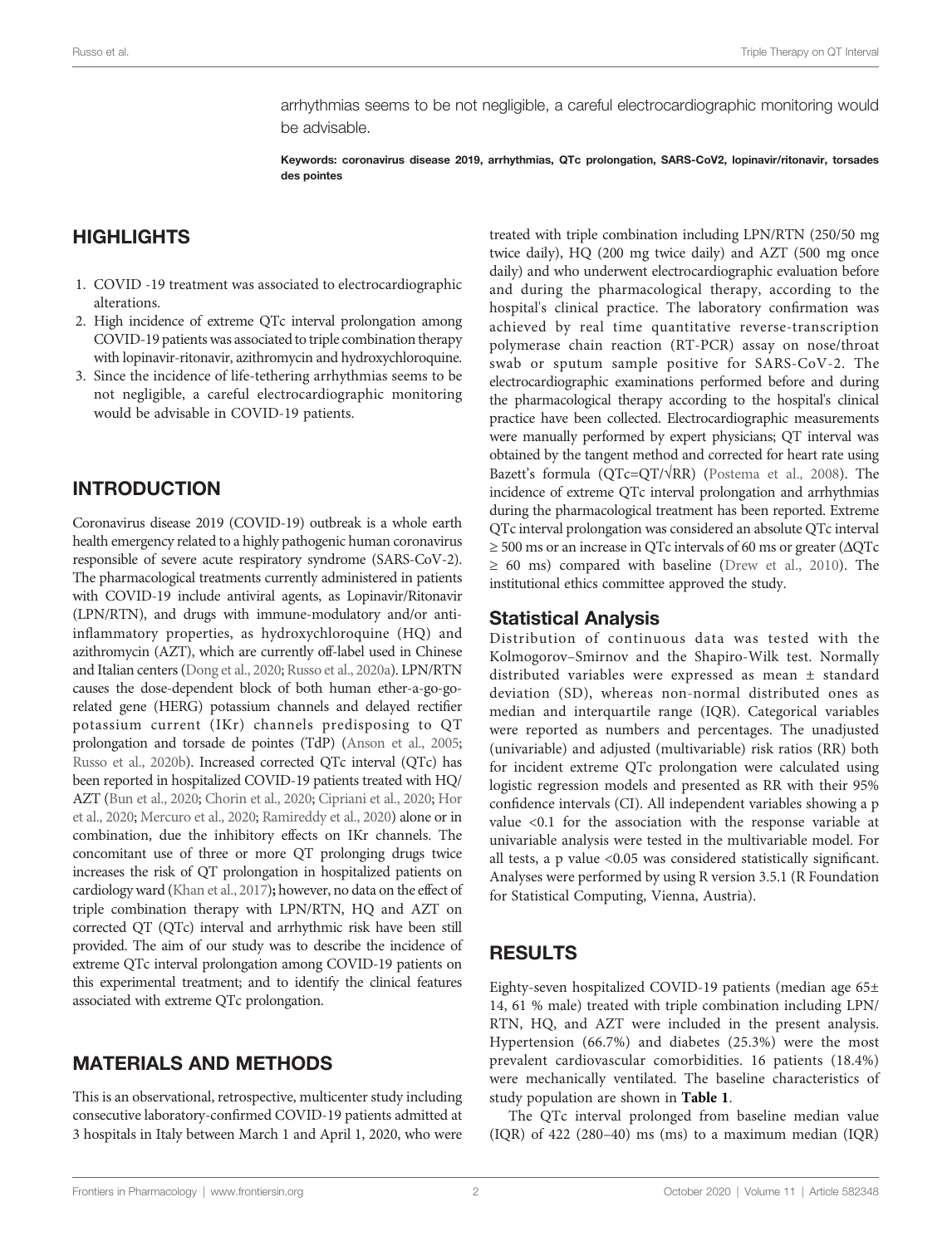<span id="page-2-0"></span>TABLE 1 | Baseline characteristic of overall study population.

| Variable                                             |             |
|------------------------------------------------------|-------------|
| Ν                                                    | 87          |
| Age (mean $\pm$ SD)                                  | $65 + 14$   |
| Gender. male (%)                                     | 53 (60.9)   |
| BMI $>$ 30 kg/m <sup>2</sup> , n (%)                 | 15 (17.2)   |
| HR (bpm) median (IQR)                                | 75 (47-150) |
| QRS (ms) median (IQR)                                | 90 (80-120) |
| I degree AV block, n (%)                             | 7(7.7)      |
| Smokers, n (%)                                       | 17 (19.5)   |
| AF, n (%)                                            | 11 (12.6)   |
| Dyslipidemia, n (%)                                  | 25 (28.7)   |
| Hypertension, n (%)                                  | 58 (66.7)   |
| Diabetes Mellitus, n (%)                             | 22 (25.3)   |
| CAD, n (%)                                           | 11 (12.6)   |
| DCM, n (%)                                           | 4(4.6)      |
| Previous ischemic stroke, n (%)                      | 8(9.2)      |
| CKD, n (%)                                           | 9(10.3)     |
| COPD, n (%)                                          | 13 (14.9)   |
| Orotracheal intubation, n (%)                        | 16 (18.4)   |
| <b>Medical therapy:</b>                              |             |
| <b>ACEI/ARBs</b>                                     | 34 (39)     |
| Ca-antagonists, n (%)                                | 17 (19.5)   |
| Beta-blockers, n (%)<br>٠                            | 24 (27.6)   |
| Alfa-blockers, n (%)                                 | 4(4.6)      |
| Amiodarone, n (%)<br>٠                               | 3(3.4)      |
| IC class AA drugs, n (%)<br>$\overline{\phantom{a}}$ | 3(3.4)      |
| Antiplatelet drugs, n (%)<br>٠                       | 21(24.1)    |
| Statin, n (%)<br>$\overline{\phantom{a}}$            | 20(23)      |
| Anticoagulant, n (%)                                 | 8(9.2)      |
| Digoxin, n (%)<br>-                                  | 3(3.4)      |

BMI, body mass index; HR, heart rate; AV, atrio-ventricular; AF, atrial fibrillation; CAD, coronary artery disease; CKD, chronic kidney disease; COPD, chronic obstructive pulmonary disease; DCM, dilated cardiomyopathy; ACEI, angiotensin converting enzyme inhibitor; ARBs, angiotensin II receptor blockers; AA, antiarrhythmic.

value of 450 (330–612) ms after 6.5 (IQR 4–9) days of therapy. 20 patients (23%) showed extreme QTc interval prolongation; in particular, 12 patients (13.8%) showed an absolute QTc interval  $≥ 500$  ms; 18 patients (20.7%) and  $\Delta$ QTc≥ 60 ms and 10 patients (11.5%) both QTc and  $\Delta$ QTc prolongation (Figure 1). No clinical, electrocardiographic or pharmacological characteristics have been associated to extreme QTc prolongation, except the history of ischemic stroke  $(P= 0.007)$  (**[Table 2](#page-3-0)**).

Among study population, two significative arrhythmic events were recorder: one torsade de pointes (TdP) in patient with QTc extreme prolongation (QTc: 560 ms) after 5 days of therapy; one complete AV block in patient with baseline first degree AV block (PR: 230 ms) after 3 days of therapy. Among patients with extreme QTc prolongation, AZT has been suspended in six patients (7%), whereas HY was stopped in four patients (4.5%) after a median 7 days (IQR 4–8).

A total of seven patients died during the hospitalization. The crude incidence rate of in-hospital mortality was 15% (n: 3) in QTc extreme prolongation group vs 5.9% (n: 4) in patients without ( $P = 0.97$ ). Not survived COVID-19 patients were older  $(P= 0.016)$  and more frequent male  $(P= 0.04)$  than those who survived and showed higher prevalence of coronary artery disease ( $P= 0.002$ ), CKD ( $P= 0.011$ ), dilated cardiomyopathy  $(P= 0.001)$  and previous stroke/TIA  $(P= 0.007)$  ([Table 3](#page-4-0)). No statistically significant differences in incident extreme QTc



prolongation, AZT or HCQ suspension have been found between the two groups.

# **DISCUSSION**

The main findings of this study can be summarized as follows: the triple combination therapy with LPN/RTN, HQ, and AZT led to extreme QTc interval prolongation in 23% of hospitalized COVID-19 patients; the extreme QTc prolongation was responsible for a premature discontinuation of treatment in 11.5 % of patients; the incidence of TdP was 1.14% among study population; both the extreme QTc prolongation and premature discontinuation of therapy did not impact on in-hospital mortality.

Previous retrospective studies including different cohorts of COVID-19 patients showed that both AZT and cloroquine (CQ) or HQ increased the risk of QTc prolongation, with a incidence ranging from 10.7% to 36 % ([Bessiere et al., 2020;](#page-4-0) [Mercuro et al.,](#page-5-0) [2020](#page-5-0); [Ramireddy et al., 2020](#page-5-0)).

The association of CQ/HQ and AZT resulted in a significantly greater increase in the QTc interval when compared with monotherapy with either CQ or HQ [\(Mercuro et al., 2020;](#page-5-0) [Ramireddy et al., 2020;](#page-5-0) [Saleh et al., 2020](#page-5-0)); however, though patients experienced QTc interval prolongation, especially when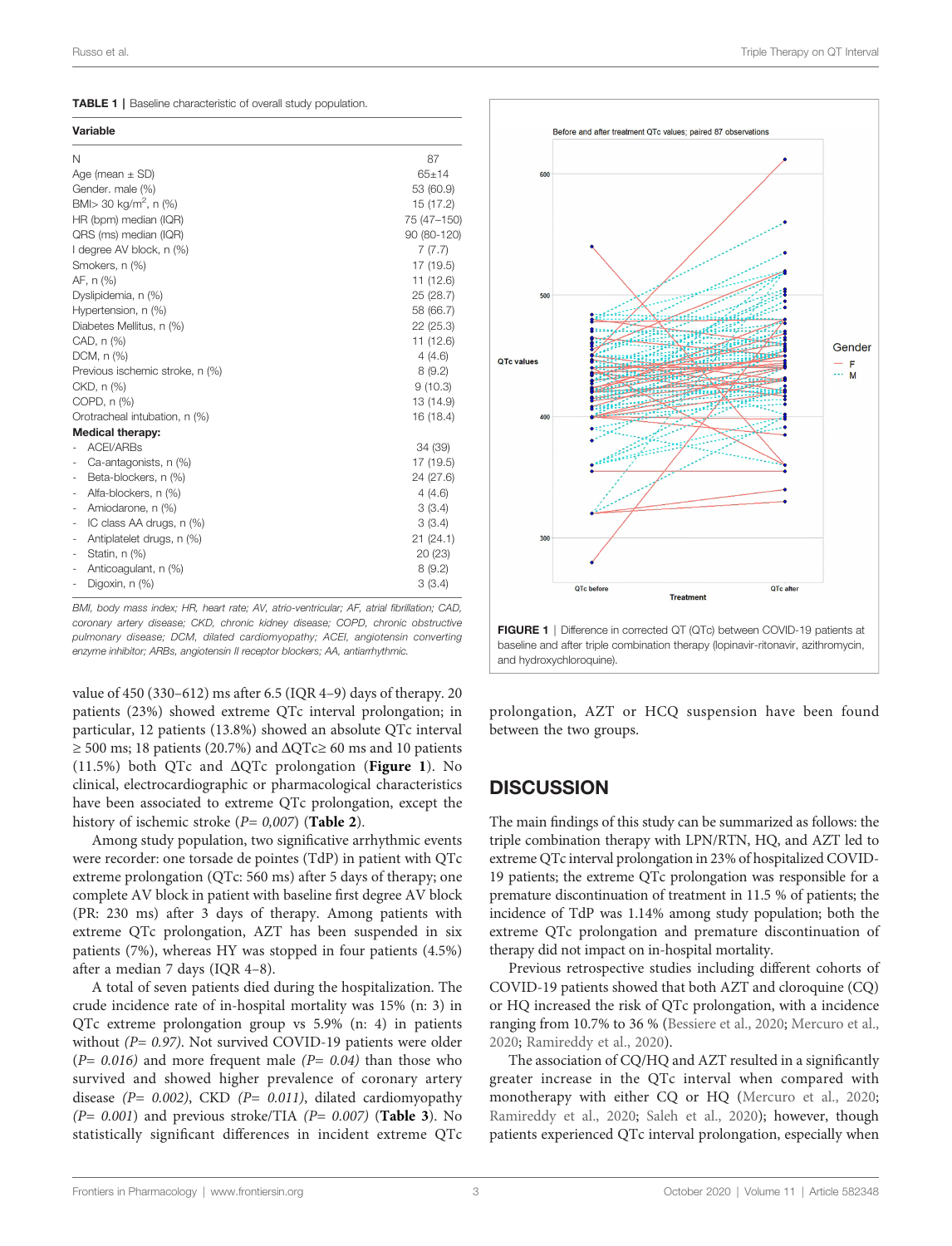<span id="page-3-0"></span>TABLE 2 | Distribution of patients' characteristics and their association with extreme corrected QT (QTc) prolongation among COVID-19 study population.

| Variable                           | <b>Extreme QTc prolongation</b> | No QTc prolongation | <b>Univariate</b><br>RR (CI), p value | <b>Multivariate</b><br>RR (CI), p value |
|------------------------------------|---------------------------------|---------------------|---------------------------------------|-----------------------------------------|
|                                    |                                 |                     |                                       |                                         |
| Age (mean $\pm$ SD)                | 66±10.2                         | $64 \pm 13.3$       | 1 (0.9-1.04); p:0.85                  |                                         |
| Gender. male (%)                   | 16 (80)                         | 37(55)              | 3.2 (0.9-10); p:0.05                  | 3.9 (0.9-16); p:0.06                    |
| BMI > 30 kg/m <sup>2</sup> . n (%) | 3(15)                           | 12 (17.9)           | $0.8(0.2-3); p:0.80$                  |                                         |
| HR (bpm) median (IQR)              | 76 (47-150)                     | 82 (50-137)         | $1.01(0.9 - 1.04)$ ; p: 0.18          |                                         |
| QRS (ms) median (IQR)              | 90 (80-100)                     | 90 (80-110)         | 1.01 (0.96-1.07); p:0.54              |                                         |
| I degree AV block. n (%)           | 2(11.8)                         | 3(4.3)              | 2.7 (0.5-13); p: 0.20                 |                                         |
| Smokers. n (%)                     | 1(5)                            | 16 (23.5)           | $0.16(0.021 - 1.3); p:0.09$           | $0.089$ (0.007-1.18); p: 0.07           |
| AF. n (%)                          | 3(15)                           | 8(11.9)             | $1.3(0.3 - 5.4); p:0.71$              |                                         |
| Dyslipidemia. n (%)                | 7(35)                           | 18 (26.9)           | 1.46 (0.50-4.2); p: 0.48              |                                         |
| Hypertension. n (%)                | 13 (65)                         | 45 (67)             | $0.9(0.3 - 2.6)$ ; p:0.85             |                                         |
| Diabetes Mellitus. n (%)           | 6(30)                           | 16 (23.9)           | 1.37 (0.4-4.1); p:0.58                |                                         |
| CAD. n (%)                         | 5(25)                           | 6(9.1)              | $3.4$ (0.9-12); p: 0.07               | 2.3 (0.5-10); p:0.26                    |
| DCM. n (%)                         | 2(10)                           | 2(3)                | 3.6 (0.4-27); p: 0.21                 |                                         |
| Previous ischemic stroke. n (%)    | 5(25)                           | 3(4.5)              | 7 (1.5-33); p: 0.012                  | 14 (2-101); p: 0.007                    |
| CKD (dialysis). n (%)              | 3(25)                           | 6(9)                | 1.8 (0.40-8); p: 0.44                 |                                         |
| COPD. n (%)                        | 2(10)                           | 11(16.4)            | $0.6$ (0.1-2.7); p:0.50               |                                         |
| Orotracheal intubation. n (%)      | 6(30)                           | 10 (14.9)           | 2.4 (0.7-7.8); p: 0.13                |                                         |
| <b>Medical therapy:</b>            |                                 |                     |                                       |                                         |
| ACEs/ARBs. n (%)                   | 6(30)                           | 28 (32)             | $0.9(0.3-3); p:0.97$                  |                                         |
| Ca-antagonists. n (%)              | 5(5)                            | 12 (17.9)           | 0.27 (0.032-3); p: 0.22               |                                         |
| Beta-blockers. n (%)<br>$\sim$     | 5(25)                           | 19 (28.4)           | $0.24$ (0.01-3); p: 0.40              |                                         |
| Alfa-blockers. n (%)               | 1(5)                            | 3(4.5)              | 1.1 $(0.1-11)$ ; p: 0.92              |                                         |
| Amiodarone. n (%)                  | 0                               | 3(4.5)              | p:0.99                                |                                         |
| IC AA drugs. n (%)<br>$\sim$       | $\Omega$                        | 3(4.5)              | p:0.99                                |                                         |
| Antiplatelet drugs. n (%)          | 7(35)                           | 14 (20.9)           | 2 (0.7-6); p:0.2                      |                                         |
| Statin. n (%)                      | 4(20)                           | 16 (23.9)           | 0.8 (0.2-2.7); p:0.7                  |                                         |
| Anticoaqulant. n (%)               | 2(10)                           | 6(9)                | 1.1 (0.2-6); p: 0.88                  |                                         |
| Digoxin. n (%)                     | 1(5)                            | 2(3)                | 1.7 (0.14-19); p: 0.66                |                                         |

BMI, body mass index; HR, heart rate; AV, atrio-ventricular; AF, atrial fibrillation; CAD, coronary artery disease; CKD, chronic kidney disease; COPD, chronic obstructive pulmonary disease; DCM, dilated cardiomyopathy; ACEI, angiotensin converting enzyme inhibitor; ARBs, angiotensin II receptor blockers; AA, antiarrhythmic.

combination therapy was used, the risk of arrhythmic death and TdP were not increased [\(Bun et al., 2020;](#page-4-0) [Mercuro et al., 2020\)](#page-5-0).

LPN/RTN has been proposed as experimental therapy for improving the clinical outcome of hospitalized patients with mild/moderate COVID-19 over supportive care ([Li et al., 2020\)](#page-5-0). Its use in other clinical setting has been associated with PR interval prolongation, advanced-degree atrioventricular (AV) block, QTc interval prolongation, and TdP.

Actually, no data are still available about the incidence of QTc interval prolongation and life-tethering arrhythmias among COVID-19 patients on triple combination therapy with LPN/ RTN, CQ/HQ and AZT. According our results, this association does not increase the risk of extreme QTc prolongation compared than reported with the association of AZT and CQ/HQ. The incidence of TdP among different cohort of COVID-19 patients on pharmacological treatment with AZ and CQ/HQ ranged from 0.4% ([Bun et al., 2020](#page-4-0); [Chorin et al., 2020](#page-4-0)) to 1.9% ([Mercuro et al.,](#page-5-0) [2020](#page-5-0)); our findings confirmed the not negligible risk of TdP among COVID-19 patients on triple combination therapy with LPN/RTN, HQ and AZT. We found an independent association between previous ischemic stroke and extreme QTc prolongation. This data might be explained by the possible link between brain damage and QTc prolongation [\(Oppenheimer et al., 1992](#page-5-0); [Oppenheimer, 2006](#page-5-0); Marafi[oti et al., 2014](#page-5-0)), as suggested by previous experimental animal models showing a possible implication of insula cortex ischemic damage in the autonomic modulation of ventricular repolarization ([Wang et al., 2009](#page-5-0)).

The extreme QTc prolongation led to premature discontinuation of triple combination therapy in 11.5 % of patients, slightly increased than those reported (2.8%–11%) from previous studies using monotherapy or combination therapy with either CQ or HQ ([Bun et al., 2020;](#page-4-0) [Mercuro et al., 2020\)](#page-5-0). Finally, among our study population, neither the extreme QTc prolongation, nor premature discontinuation of AZ or HQ were associated to in-hospital mortality. Our results should be interpreted in light of the limitations related to the retrospective observational nature of the study; larger multicenter prospective studies are required to confirm our preliminary findings.

## **CONCLUSIONS**

We observed a high incidence of extreme QTc interval prolongation among COVID-19 patients on triple combination therapy with lopinavir-ritonavir, azithromycin and hydroxychloroquine, leading to discontinuation of pharmacological treatments in about half the cases. Since the incidence of life-tethering arrhythmias seems to be not negligible, a careful electrocardiographic monitoring would be advisable in COVID-19 patients to early detect PR and QTc interval changing during pharmacological treatments.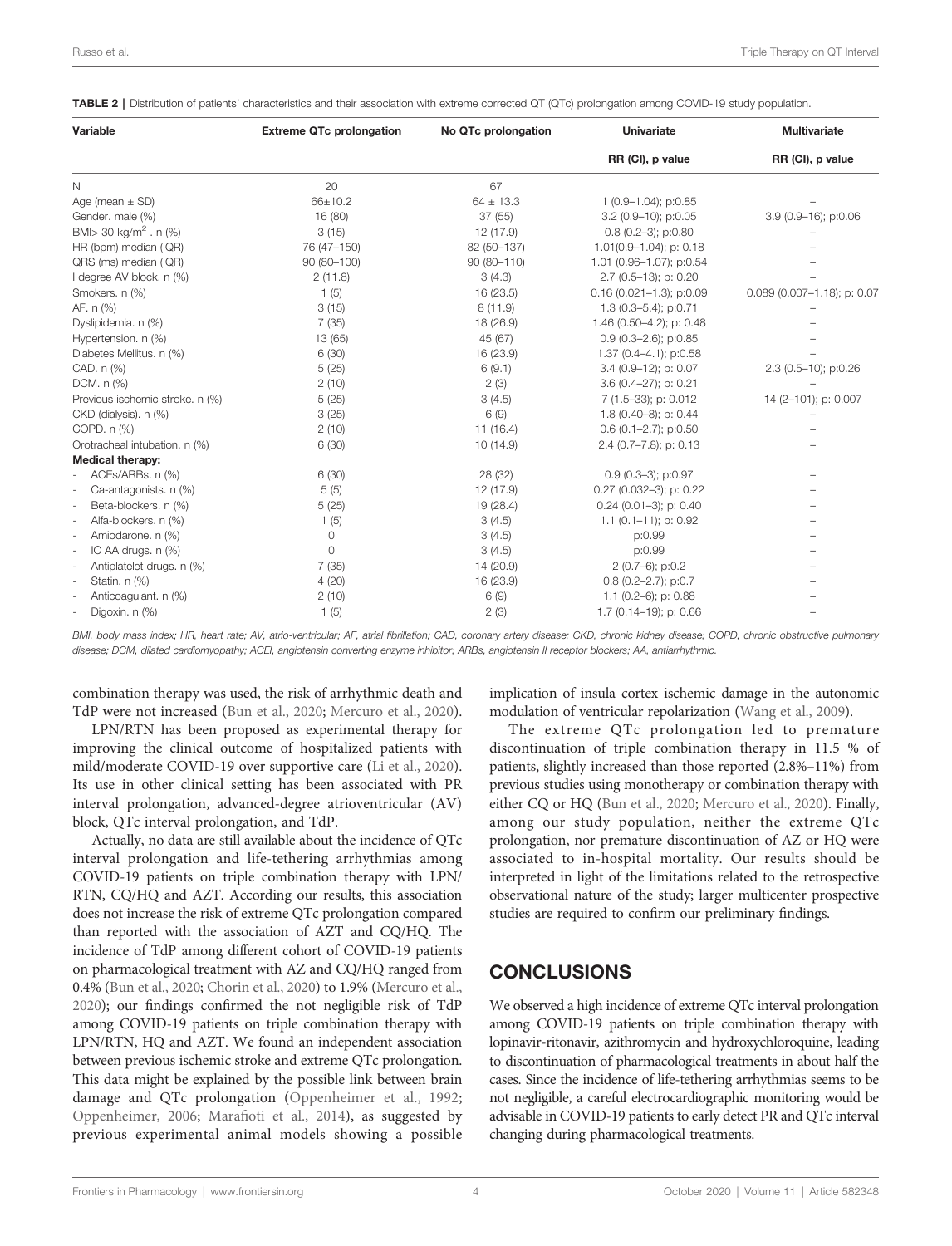<span id="page-4-0"></span>TABLE 3 | Distribution of patients' characteristics and their association with death occurrence among COVID-19 study population.

| <b>Variable</b>                  | <b>Survived</b> | <b>Not-Survived 4</b> | <b>Univariate</b><br>RR (CI), p value | <b>Multivariate</b><br>RR (CI), p value |
|----------------------------------|-----------------|-----------------------|---------------------------------------|-----------------------------------------|
|                                  |                 |                       |                                       |                                         |
| Age (mean $\pm$ SD)              | $64 + 14$       | $74\pm9$              | $1(0.9-1.1);$ p: 0.016                |                                         |
| Gender. male (%)                 | 47 (59)         | 6(85.7)               | 4 (0.5-36); p: 0.193                  |                                         |
| BMI> 30 kg/m <sup>2</sup> ·n (%) | 15 (19)         | $\Omega$              | P: 0.99                               |                                         |
| HR (bpm) median (IQR)            | 75 (47-150)     | 86 (72-110)           | 1.02 (0.9-1.06); p:0.15               |                                         |
| QRS (ms) median (IQR)            | 90 (80-120)     | 110 (90-120)          | 1.1 (1.03-2); p: 0.003                | 6 (0.11-355); p:0.37                    |
| I degree AV block. n (%)         | 6(75)           | 1(14)                 | 2 (0.2-19); p: 0.53                   |                                         |
| Smokers. n (%)                   | 16 (20)         | 1(14.3)               | $0.7$ (0.007-6); p: 0.71              |                                         |
| AF. n (%)                        | 9(11.3)         | 2(28.6)               | 3 (0.5-18); p: 0.20                   |                                         |
| Dyslipidemia. n (%)              | 23 (29)         | 2(28.6)               | $0.9(0.17 - 5.4); p:0.9$              |                                         |
| Hypertension. n (%)              | 53 (66)         | 5(71.4)               | 1.2 (0.2-7); p:0.78                   |                                         |
| Diabetes Mellitus. n (%)         | 19 (24)         | 3(43)                 | 2.4 (0.5-11); p:0.27                  |                                         |
| CAD. n (%)                       | 7(9)            | 4(57)                 | 13 (2.5-7.5); p: 0.002                | 2.28 (0.03-163); p:0.70                 |
| DCM. n (%)                       | 1(1.3)          | 3(43)                 | 59 (4-704); p:0.001                   | 3.2 (0.001-143); p:0.78                 |
| Previous ischemic stroke. n (%)  | 5(6.3)          | 3(43)                 | 11 (1.9–64); p: 0.007                 | 10 (0.3-383); p: 0.19                   |
| CKD (dialysis). n (%)            | 6(7.5)          | 3(25)                 | 9 (1.7-51); p: 0.011                  | 2.8 (0.09-87); p: 0.55                  |
| COPD. n (%)                      | 13 (16.3)       | 0                     | P: 0.99                               |                                         |
| Orotracheal intubation. n (%)    | 11(14)          | 5(71.4)               | 15 (2-91); p: 0.002                   | 16 (0.7-373); p: 0.076                  |
| Extreme QT prolongation. n (%)   | 17 (22)         | 3(43)                 | 2.7 (0.56-13); p:0.20                 |                                         |
| QTc≥500. n (%)                   | 11(14)          | 1(14.3)               | $1(0.1-9)$ ; p: 0.9                   |                                         |
| Delta QTc $\geq 60$ ms. n (%)    | 15 (19)         | 3(43)                 | 3 (0.6-16); p:0.11                    |                                         |
| AZT suspension. n (%)            | 6(7.5)          | 0                     | P: 0.99                               |                                         |
| HQ suspension. n (%)             | 3(4)            | 1(14.3)               | 4 (0.38-47); p:0.23                   |                                         |
| <b>Medical therapy:</b>          |                 |                       |                                       |                                         |
| ACEs/ARBs. n (%)                 | 30(37.5)        | 3(43)                 | 4.5 (0.9-22); p:0.06                  | 0.5 (0.008-30); p: 0.74                 |
| Ca-antagonists. n (%)            | 15 (19)         | 2(29)                 | 1.7 (0.3-9); p:0.53                   |                                         |
| Beta-blockers. n (%)             | 21(26)          | 3(43)                 | 2.1 (0.4-10); p: 0.35                 |                                         |
| Alfa-blockers. n (%)             | 4(5)            | 0                     | P:0.99                                |                                         |
| Amiodarone. n (%)<br>à.          | 3(4)            | 0                     | P:0.99                                |                                         |
| IC AA drugs. n (%)               | 1(1.3)          | 2(29)                 | 31 (2.4-410); p: 0.008                | 8 (0.064-1070); p:0.4                   |
| Antiplatelet drugs. n (%)<br>à.  | 21(26.3)        | 0                     | P: 0.99                               |                                         |
| Statin. n (%)                    | 18 (22.5)       | 2(29)                 | $1.3$ (0.2-7); p:0.7                  |                                         |
| Anticoagulant. n (%)             | 5(6.3)          | 3(43)                 | 11 (1.9-64); p: 0.007                 | 3 (0.42-228); p: 0.60                   |
| Digoxin. n (%)                   | 1(1.3)          | 2(29)                 | 31 (2.4-410); p: 0.008                | 1.5 (0.01-2091); p:0.90                 |

BMI, body mass index; HR, heart rate; AV, atrio-ventricular; AF, atrial fibrillation; CAD, coronary artery disease; CKD, chronic kidney disease; COPD, chronic obstructive pulmonary disease; DCM, dilated cardiomyopathy; AZT, azithromycin; HQ, hydroxychloroquine; ACEI, angiotensin converting enzyme inhibitor; ARBs, angiotensin II receptor blockers; AA, antiarrhythmic.

# DATA AVAILABILITY STATEMENT

The raw data supporting the conclusions of this article will be made available by the authors, without undue reservation, to any qualified researcher.

# ETHICS STATEMENT

Ethical review and approval was not required for the study on human participants in accordance with the local legislation and

## **REFERENCES**

- Anson, B. D., Weaver, J. G., Ackerman, M. J., Akinsete, O., Henry, K., January, C. T., et al. (2005). Blockade of HERG channels by HIV protease inhibitors. Lancet 365 (9460), 682–686. doi: [10.1016/S0140-6736\(05\)17950-1](https://doi.org/10.1016/S0140-6736(05)17950-1)
- Bessiere, F., Roccia, H., Deliniere, A., Charriere, R., Chevalier, P., Argaud, L., et al. (2020). Assessment of QT Intervals in a Case Series of Patients With Coronavirus Disease 2019 (COVID-19) Infection Treated With Hydroxychloroquine Alone or

institutional requirements. Written informed consent for participation was not required for this study in accordance with the national legislation and the institutional requirements.

# AUTHOR CONTRIBUTIONS

VR and AC conceived the paper. FM, NV, RM, and RV collected the data. EA, PM, and FS analyzed the data. GN and SS performed the revision. All authors contributed to the article and approved the submitted version.

in Combination With Azithromycin in an Intensive Care Unit. JAMA Cardiol. 5 (9), 1067–1069. doi: [10.1001/jamacardio.2020.1787](https://doi.org/10.1001/jamacardio.2020.1787)

- Bun, S. S., Taghji, P., Courjon, J., Squara, F., Scarlatti, D., Theodore, G., et al. (2020). QT interval prolongation under hydroxychloroquine/ azithromycin association for inpatients with SARS-CoV-2 lower respiratory tract infection. Clin. Pharmacol. Ther. doi: [10.1002/cpt.1968](https://doi.org/10.1002/cpt.1968)
- Chorin, E., Wadhwani, L., Magnani, S., Dai, M., Shulman, E., Nadeau-Routhier, C., et al. (2020). QT Interval Prolongation and Torsade De Pointes in Patients